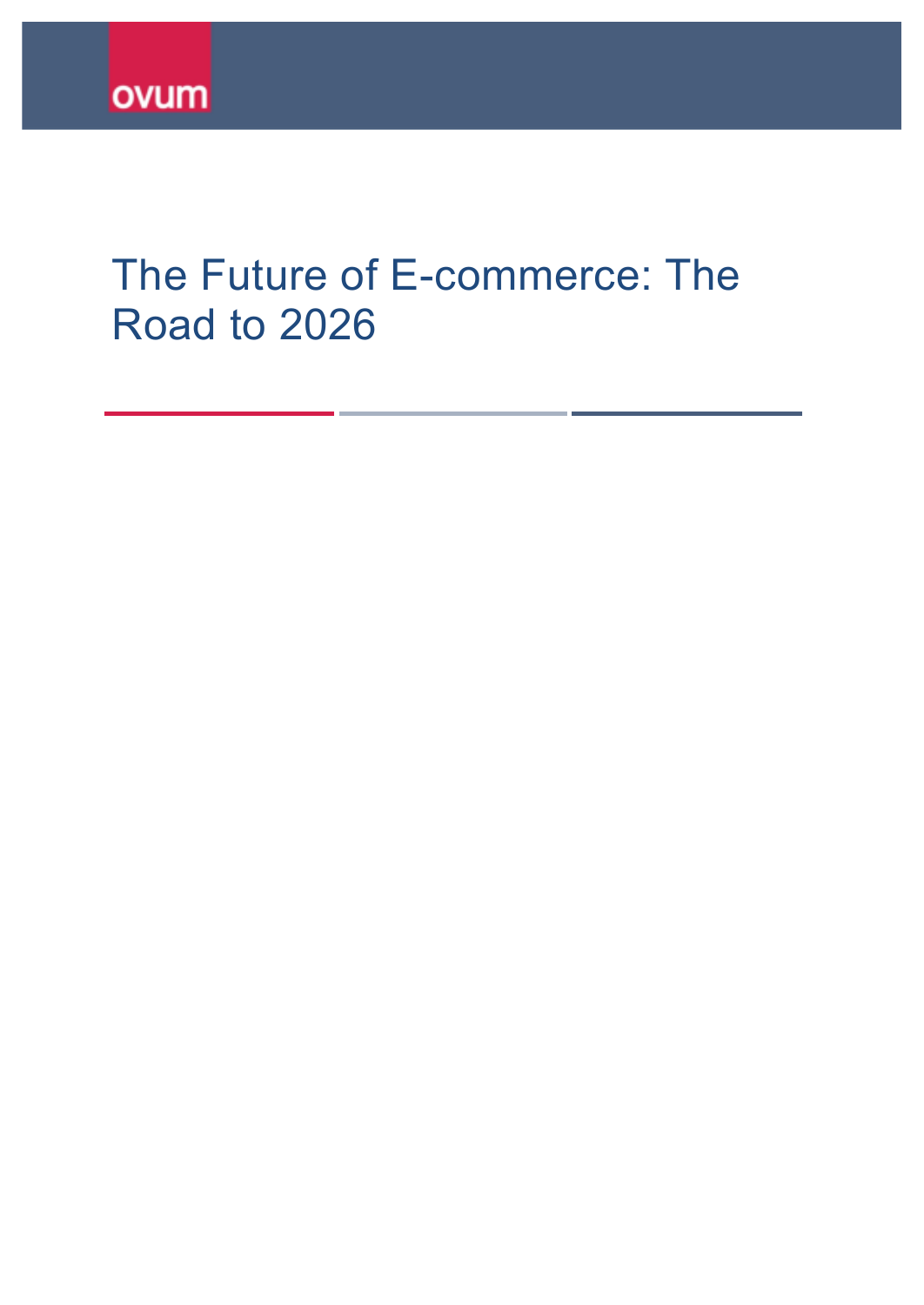### **Contents**

| Wearables will become a platform for m-commerce, albeit with limitations  18     |  |
|----------------------------------------------------------------------------------|--|
| Augmented reality (AR) will be a strong driver for online and physical retail 20 |  |
| Forget the hype - 3-D printing will have a limited impact in the retail space 20 |  |
|                                                                                  |  |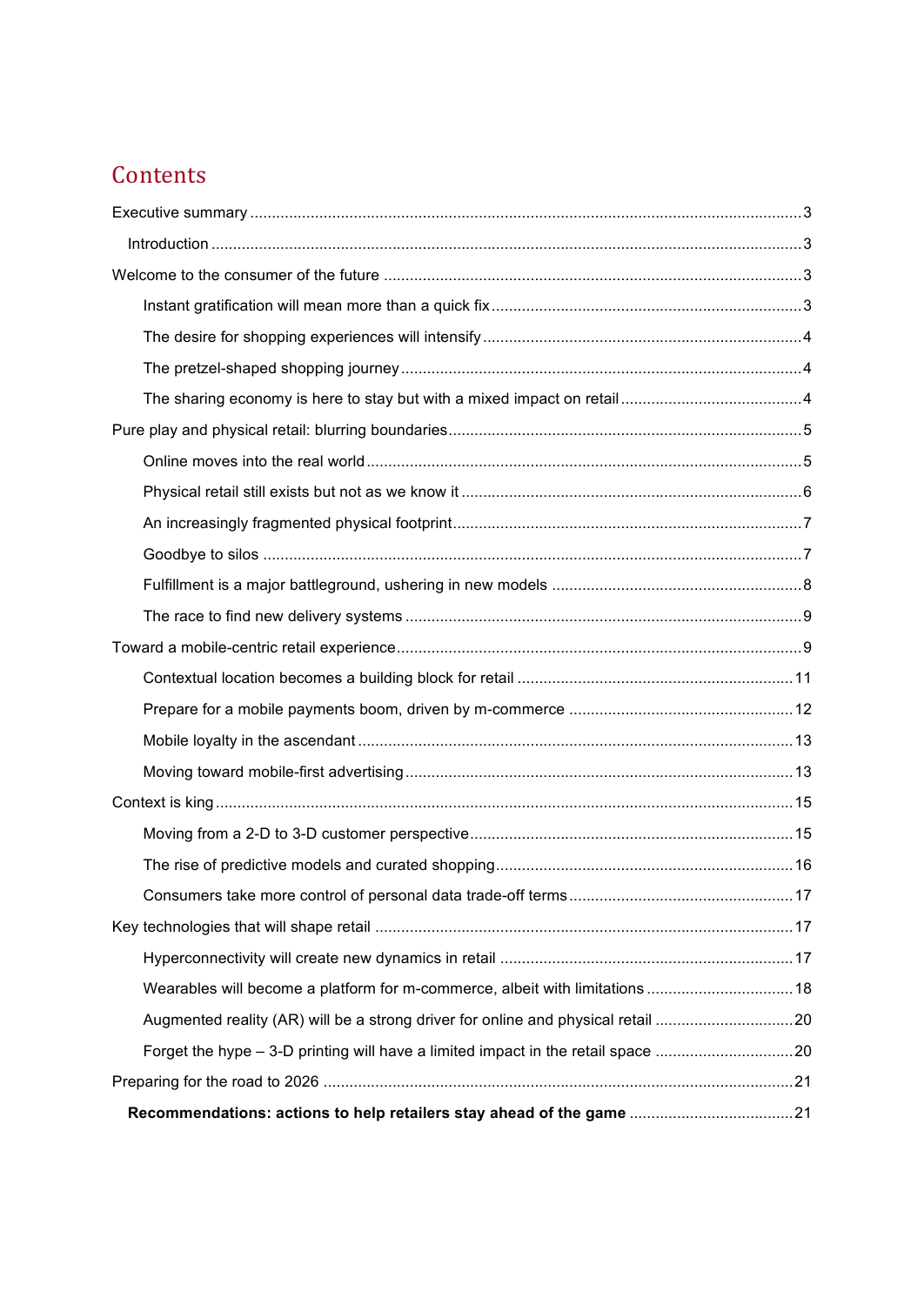### <span id="page-2-0"></span>Executive summary

#### Introduction

The world of retail is undergoing an unprecedented wave of innovation. Technology, of course, plays a major role, but it is not the only force at work. New business models are appearing that will have a profound influence across the e-commerce and wider retail value chain. At the same time, consumer behaviors and expectations are evolving.

In this report, we identify and examine those trends that will shape the retail landscape over the next five to 10 years. For example, what technologies will have a transformative influence, and what technologies are just hype? How will the e-commerce value chain evolve, and what impact will this have on online and physical retail?

To provide answers to these questions and build a vision of the future, we interviewed thought leaders across the e-commerce ecosystems, including leading retail brands from a spread of market sectors.

### Welcome to the consumer of the future

#### *"The word is convenience – the word is anywhere, anytime, however the consumer wants it."* **Colgate-Palmolive**

#### **Instant gratification will mean more than a quick fix**

Consumer e-commerce today is largely driven by price and convenience: a good deal on products that are delivered quickly. A smaller but growing number of consumers are starting to want more from e-commerce, for example, wanting the ability to discover unique goods they will not find in big-box retail chains. By 2026, these fundamental desires will still exist, but consumer expectations of the ecommerce experience will have changed drastically, along with the shopping experience.

The desire for instant access and fast turnaround, 24/7, will be the norm by 2026, driven in particular by millennials (born approximately 1980–95) and also by Generation Z consumers (born approximately 1996–2010). Generation Z are digital natives to the power of 10, with technology use their second nature. These generations are constantly connected and inhabit an online environment where events happen in real time without them having to wait, and where social media enables them to dictate terms.

#### *Key takeaways*

However, by 2026, instant gratification will have come to mean something more sophisticated than a quick fix. It will have evolved into expectations of a seamless shopping experience across an increasing range of connected devices, in which immediacy and convenience are paramount.

Instant access and fast turnaround will still be a key part of the equation, but other expectations will have come to the fore: proactive customer service and support, and free or very low-cost delivery anytime, anywhere. Consumers will expect goods advertised online to live up to the promise in every way – with no disconnect between the "fit and feel" of what they see and what they get. This places great pressure on retailers, and those that fail to meet expectations will fall by the wayside.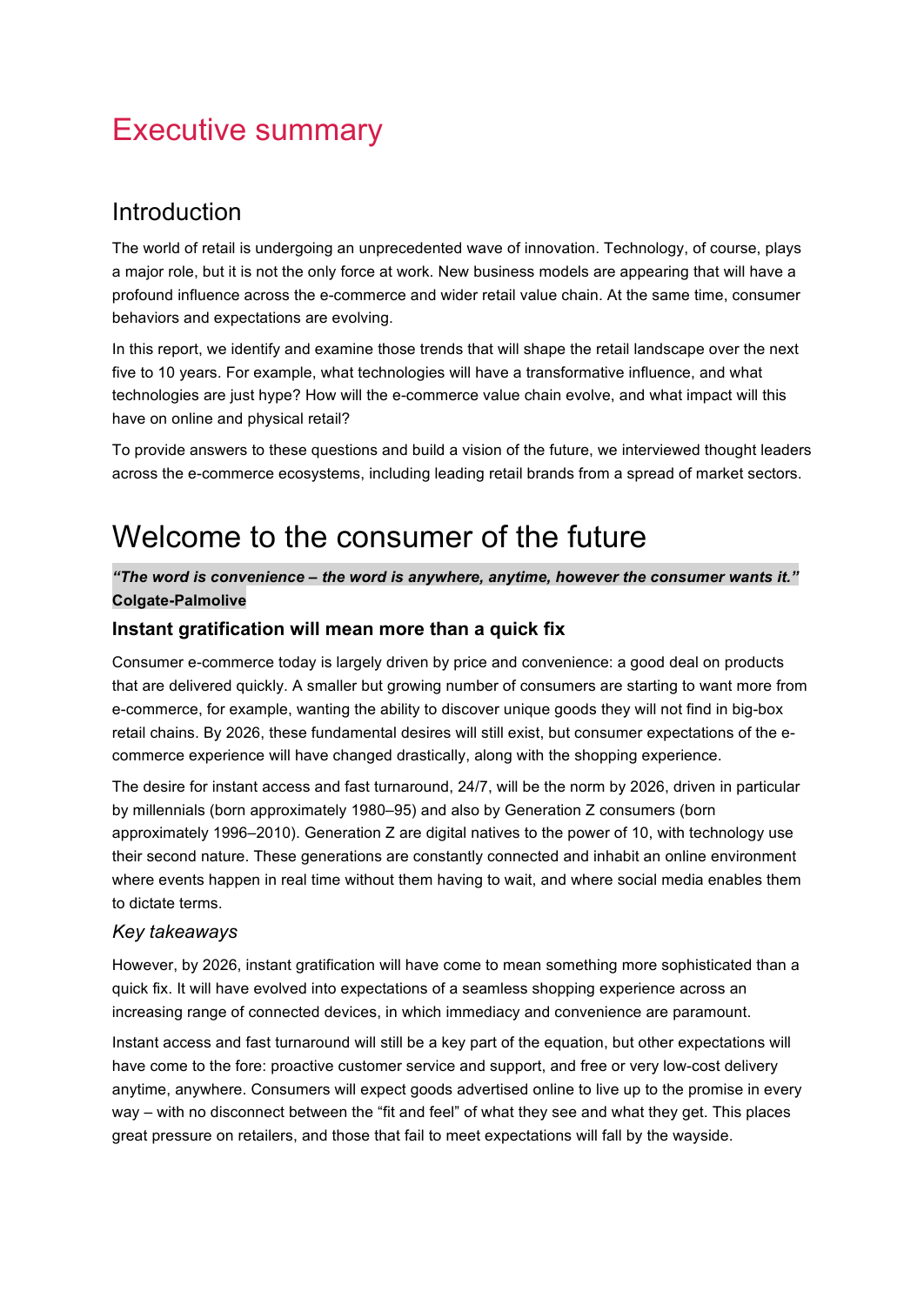#### <span id="page-3-0"></span>**The desire for shopping experiences will intensify**

By 2026, many consumers will want retailers to provide an environment where shopping is an event experience in its own right. This will translate into interactive, highly engaging online and real-world retail environments where augmented reality (AR) plays a key role. The provision of distinct and tangible shopping experiences, online and real-world, will become a key means to enhance and differentiate a brand's value proposition.

There are a number of factors driving this trend. Many consumers today already treat shopping as a leisure activity in its own right. Consumers are also increasingly drawn to a new generation of lifestyle brands. Alongside this is the appetite for life-enhancing experiences in addition to material things, evidenced by the strong growth in "adventure" holidays and "experience" days.

Another driver is the seemingly insatiable need for people to showcase their participation in activities and experiences on social media. Retailers will increasingly align not only their brands but also the shopping experience itself to this consumer desire for encounters worth sharing. This can already be seen with the emerging trend for integrating social media with in-store retail, with the aim of creating socially driven shopping experiences. In 2015, Victoria's Secret encouraged shoppers to take selfies in front of displays and show them to sales assistants in return for a free gift – and hopefully share their selfies/experiences with friends.

#### *Key takeaways*

The provision of distinct and tangible shopping experiences, online and real-world, will become a key means to enhance and differentiate a brand's value proposition. But retail brands must ensure that the experience in question provides genuine delight and value; otherwise, there is a danger consumers could view it as a stunt or gimmick.

#### **The pretzel-shaped shopping journey**

The traditional notion of a universal, linear shopping journey that all consumers dutifully follow is already disintegrating, and by 2026, the concept will be completely outdated.

Due to the proliferation of wearable devices and technology, smart TVs, connected cars and household appliances, beacons, and other technologies, the consumer journey in 2026 will increasingly look like a pretzel that twists, turns and loops back on itself. Consumers can start and end their shopping experiences on a mobile platform, in store or online. It is a fluid movement that by 2026 will be even harder for retailers to keep up with or predict because it will include a growing number of devices and touchpoints.

#### *Key takeaways*

One of the key conditions for success for retailers in 2026 will be their ability not only to keep track of users across a growing number of devices and touchpoints, but also to figure out how to effectively measure which of those are most effective at driving sales. This will imply a growing level of sophistication in how sales are attributed to the different marketing touchpoints.

#### **The sharing economy is here to stay but with a mixed impact on retail**

The trend for collaborative consumption that is emerging today, whereby technology is used to facilitate the borrowing, sharing, lending, renting and swapping of goods and services, will become more pronounced by 2026. The trend is being driven partly by economics and the drive to save or make money, along with the diminishing desire to own digital content on physical media, evidenced by the strong growth of streamed music and TV services. The sharing economy is also being shaped by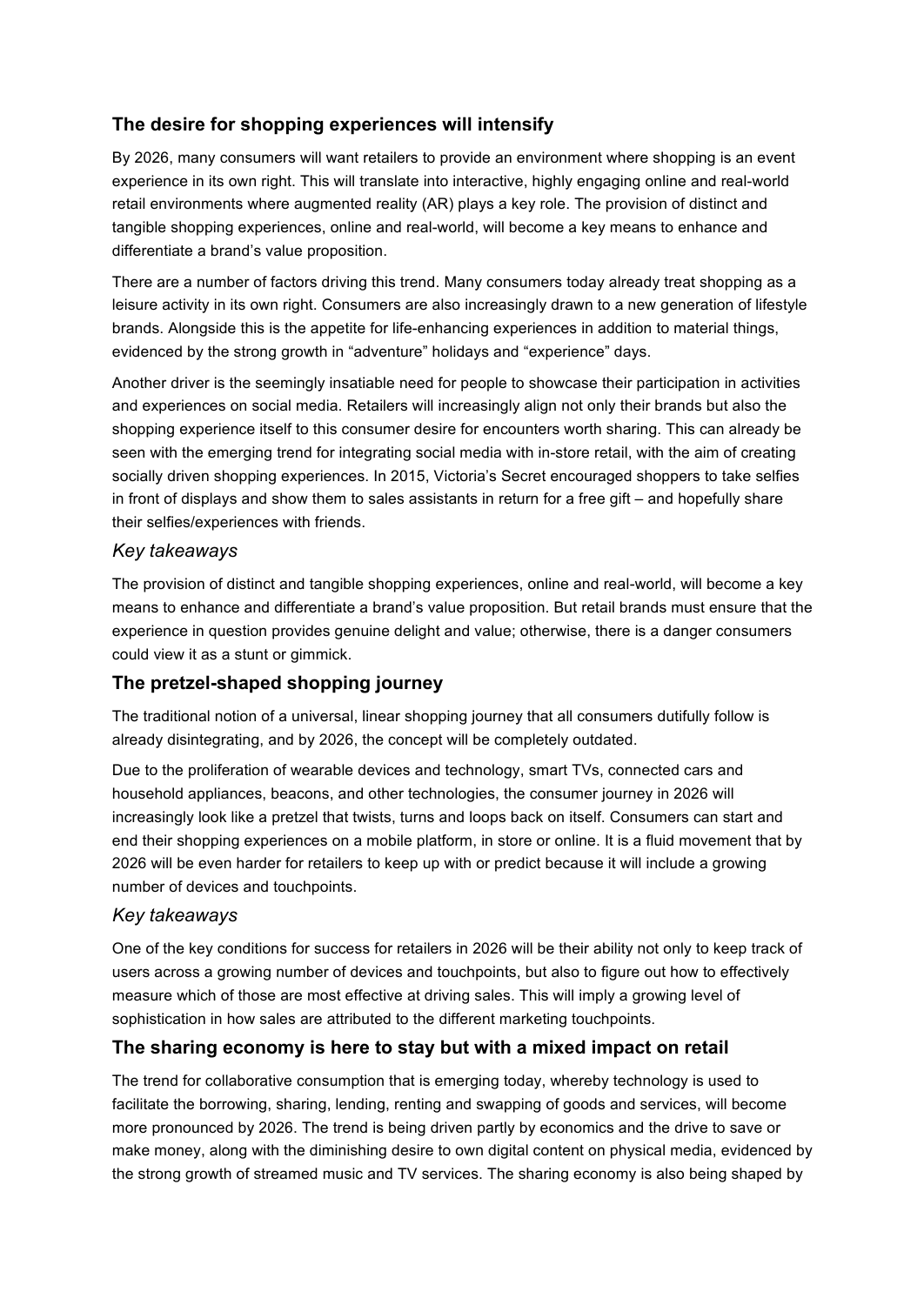<span id="page-4-0"></span>a mindset that is far more attuned to environmental issues and the need to maximize existing resources.

While collaborative consumption will have a strong impact on hospitality, we expect its impact on retail to be mixed. The popularity of the Airbnb model means that others will follow, and over time this could have a negative impact on traditional hotel chains and package holidays. Retailers of infrequently used or non-personal products could also feel a hit. For example, hardware retail could be undermined by a secondary market for sharing or renting higher-value DIY tools.

#### *Key takeaways*

Smart retailers will need to learn how to exploit the sharing economy to their benefit, and there are several examples of retailers that have found innovative and creative ways to do this.

One example is the partnership between Marks & Spencer (M&S) and the charity Oxfam. For three years, M&S and Oxfam ran a program whereby consumers could donate old M&S clothes to Oxfam charity shops and, in return, receive a discount voucher against new M&S apparel. This type of program has since been copied by other retailers, such as H&M and Ikea. Ikea allows customers to return their unwanted Ikea furniture to participating stores, where it is resold or donated to charity.

On a slightly different but related note is an initiative from Hasbro, which is tapping into the growing popularity of homemade crafts, sometimes referred to as the maker movement. Hasbro has created a site called SuperFanArt.com that allows fans of My Little Pony to showcase art and sell 3-D printed designs.

Supporting the sharing economy can also become part of, and reinforce retailers' commitments to, wider sustainability and environmental issues, which sends a positive message to consumers. Some retailers, such as Ikea, H&M, M&S and the Kingfisher group, are members of the Circular Economy 100, which is driven by the Ellen MacArthur Foundation. A circular economy is one where waste is minimized through recycling, repairing, repurposing and even reinventing products and materials.

## Pure play and physical retail: blurring boundaries

#### *"Physical retail will still exist, but it will need a good reason to exist."* **Dunkin' Brands**

#### **Online moves into the real world**

New entrants to retail will typically start from an online pure-play perspective, moving to test out physical retail space with pop-ups and then networks of collection/showcase stores. This is already the case in furniture, where new entrants have built brands and a design aesthetic online but added little in the way of physical showroom space. For many customers, one visit will be enough to build the trust necessary to make future purchases without needing to physically see and feel each new product.

Existing pure-play online retailers will continue to develop physical presences, mainly to enhance fulfillment and customer service for multi-brand sellers. For most, this will take the form of partnerships along the lines that are emerging today, such as the click-and-collect models adopted by UK retailers. The UK today is the most advanced market for click-and-collect models, examples of which include ASOS and Boots, and eBay and Argos, a partnership that started in the UK and has been extended to Ireland.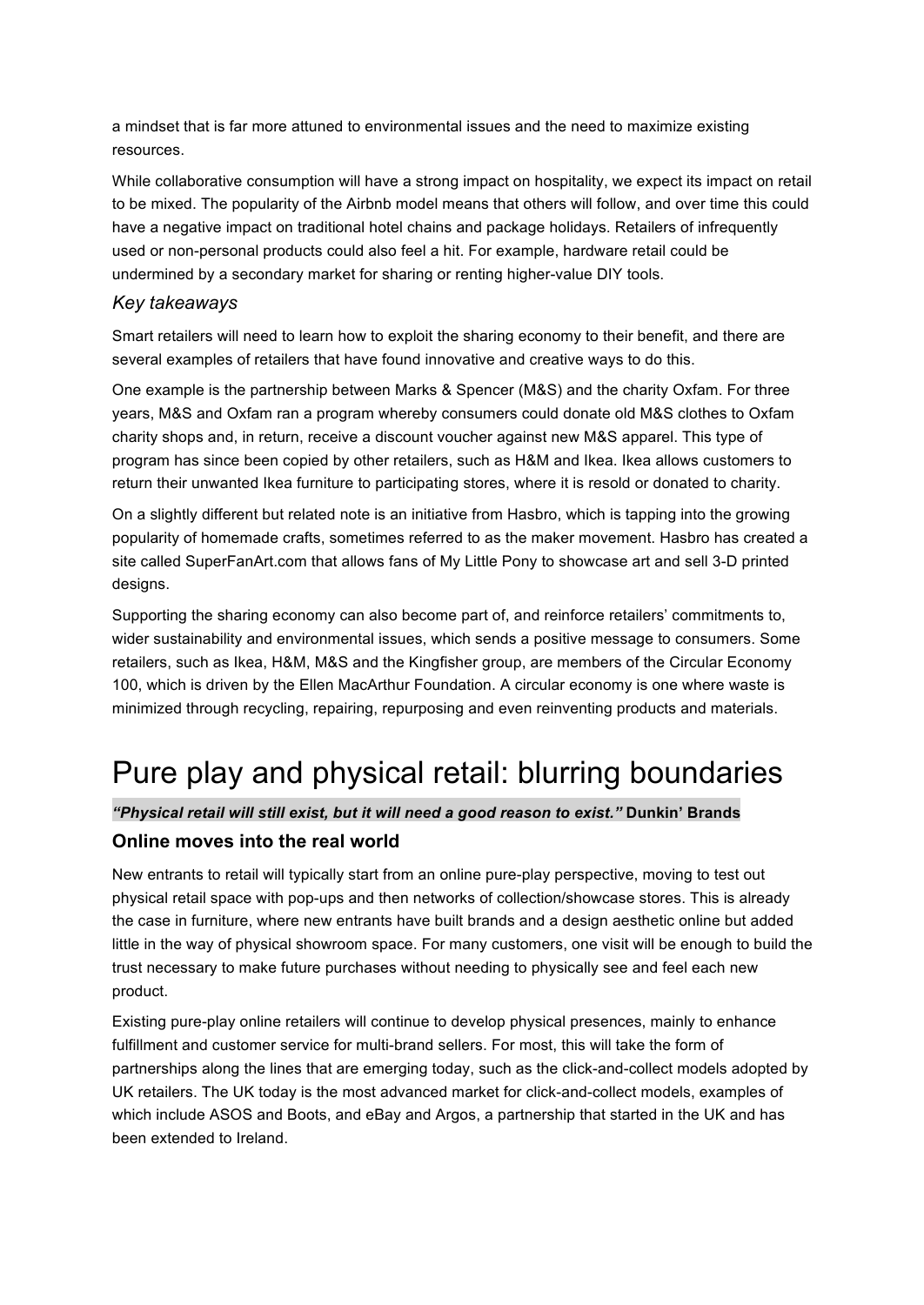<span id="page-5-0"></span>The Argos and eBay partnership allows all eBay buyers to pick up their items at one of Argos' 750 stores, thus opening the click-and-collect model. eBay buyers who choose Argos collection choose a store and store address, including a unique code identifier. This is given to the seller to post the item. When the item arrives at the store, the unique code is used to trigger alerts to the buyer that his or her item is ready for collection. Argos gets a small fee for handling each parcel and benefits from increased traffic. While there was some concern that eBay would cannibalize Argos' sales (it is a general merchandise retailer, selling everything from electrical devices to toys, DIY and home products), the partnership has been extended to Ireland, and more than a million eBay items a year are collected from Argos stores.

Online retailers are also establishing a physical presence to support the showcasing of brand and private-label products. It can also help them to provide the shopping experiences that many consumers crave, as discussed earlier Amazon is a high profile example here. The online giant has opened its first physical Amazon Books in Seattle in late 2015, following experiments with pop-up stores. A second is planned at a mall near the University of California, San Diego. The Seattle store sells books but also show cases Amazon's range of devices (e.g. Kindle Fire tablets, e-books) along with the Echo voice-controlled speaker. We expect Amazon to open more real world stores that will increasingly feature other "star" products besides books. In January 2016 Alibaba, China's leading ecommerce player, opened its first physical store in Tianjin (a Free Trade Zone), North China to boost sales of its imported products.

#### *Key takeaways*

The already blurred lines between physical-heritage retailers and Internet-heritage retailers will have been eradicated by 2026. The former will continue to reduce the amount of physical space they hold, switching their investment emphases online, while the latter will invest further in establishing physical presences to support the showcasing of brand and private-label products. While the large pure-play Internet retail brands will survive, the term pure play will be rendered obsolete.

#### Physical retail still exists but not as we know it

#### *Manufacturer brands gain more power in retail*

For many retail sectors, physical retail space will include more manufacturers and private-label retailers increasingly looking to showcase products and build brand awareness directly with consumers, with less emphasis on "take home" product transactions. These will tend to be small format stores. Retail store leases will continue to shorten, and in some cases, more innovative models will evolve to allow manufacturers and private-label online retailers to road-show new products or their brands with event-driven pop-ups. Nespresso, which makes premium coffee capsules and machines, is a master of the pop-up boutique model. Smartphone and tablet manufacturer Samsung took a similar approach for its flagship Galaxy device, creating a network of Samsung Galaxy pop-up studios to showcase and sell the product.

While pop-ups have often been confined in the past to vacated space and therefore less-premium locations, in the future, we foresee pop-ups occupying more desirable locations to satisfy manufacturer demands. Manufacturers will want the reach of a large store network but not all yearround, and the impact-driven model means they will want to concentrate resources at a few locations at a time.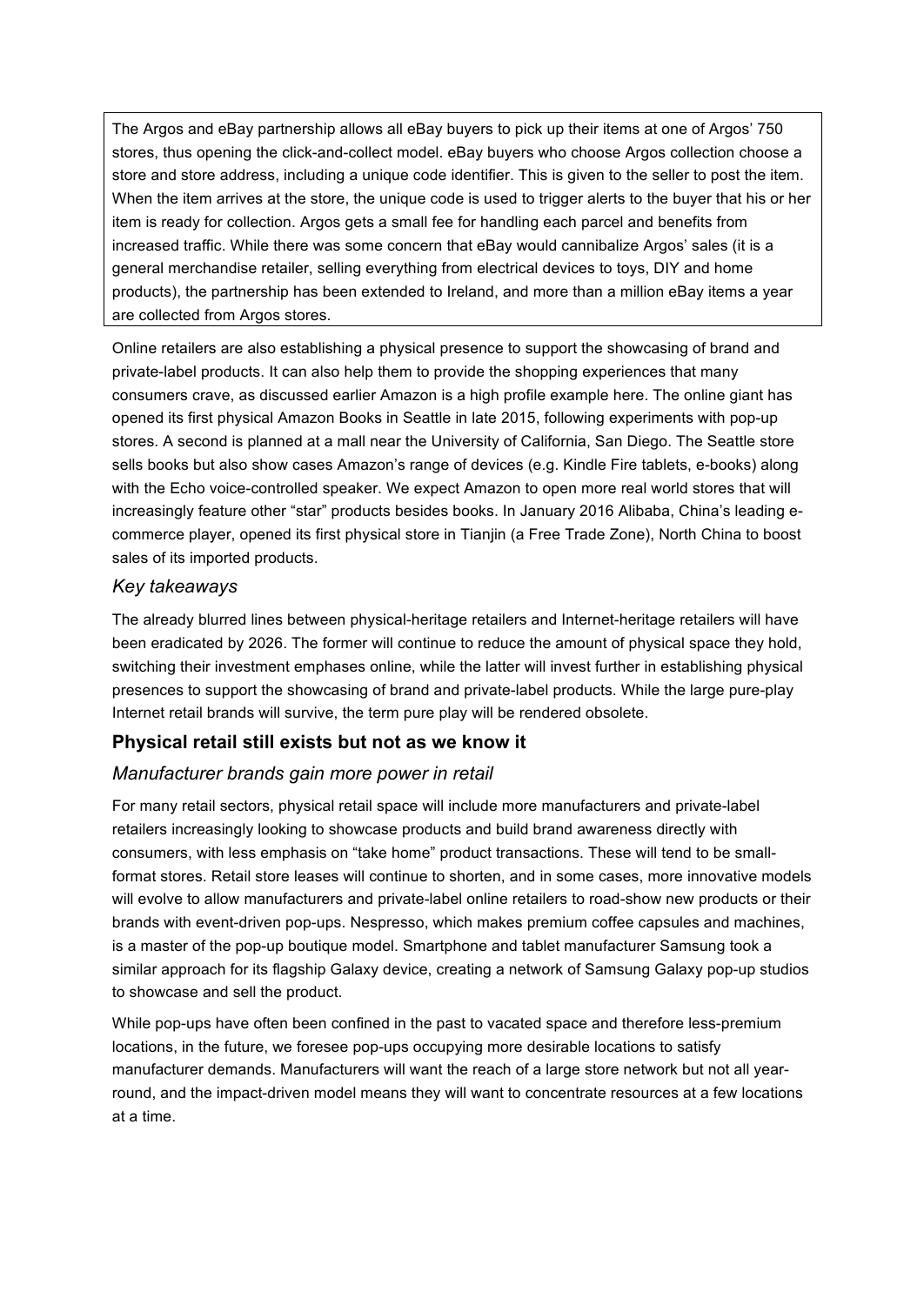#### <span id="page-6-0"></span>*Key takeaways*

Manufacturers have already demonstrated their power over retailers, especially in the electrical devices market, and will favor only those retail sites where they have control over how their products are displayed, such as department store concessions.

#### **An increasingly fragmented physical footprint**

The sale of branded products will continue to migrate to the web, as online merchants benefit from price-comparison shopping, except where superior service and customer experience can justify the higher price points, such as at premium department stores. The "pile them high, sell them cheap" model will only remain viable at the very lowest end of the market, where the urgency of attaining products and the lack of a delivery charge supersede a lower online price.

Demand for large-footprint physical retail space will continue to fall, as the need to keep complete inventories in stock at every store diminishes due to improved logistics built around online delivery and the click-and-collect model. This will increase the pressure on the existing space to be more efficient and effective, although the ability to understand and measure the impact of physical space becomes more problematic as channels merge.

#### *Key takeaways*

We will see retail move from an *online–physical* distinction to an *experience–fulfillment* distinction. Stores in premium locations will concentrate on the experience at the expense of the immediate availability of a large range of products, while less desirable locations will dedicate space to housing as large a range as possible to satisfy the significant part of the market that will still prefer to buy in store, or that will have an immediate need or impulse.

Temporary pop-up stores, with retailers and manufacturers moving around to road-show products, will be widespread, giving retail space a more dynamic, interactive feel. Pop-up stores will be integral to the retail experience rather than an opportunistic use of vacant space.

Value and discount players will continue to operate, as some protection from online competition will remain due to their price points, product availability and urgent consumer need, though more will move online as some of the larger players find ways to make money from selling low-value goods online.

#### **Goodbye to silos**

Today, all major retailers are pursuing an omnichannel strategy, but in many cases, the execution is proving better on paper than in practice. By 2026, this will no longer be the case – retailers will have truly mastered omnichannel.

#### *From omnichannel to omnibrand*

The first phase of the omnichannel evolution that we see today is often characterized by a silo approach, whereby different channels have different marketing, merchandising, accounting and supply chains. This is essentially a multichannel strategy without integration. Marketing messages, pricing and product availability can be inconsistent across channels, leading to frustration for consumers. However, by 2026, we expect retailers to have addressed these issues, and instead of thinking and executing in terms of channels, they will instead view consumer touchpoints as working together to support an integrated, consistent omnibrand experience.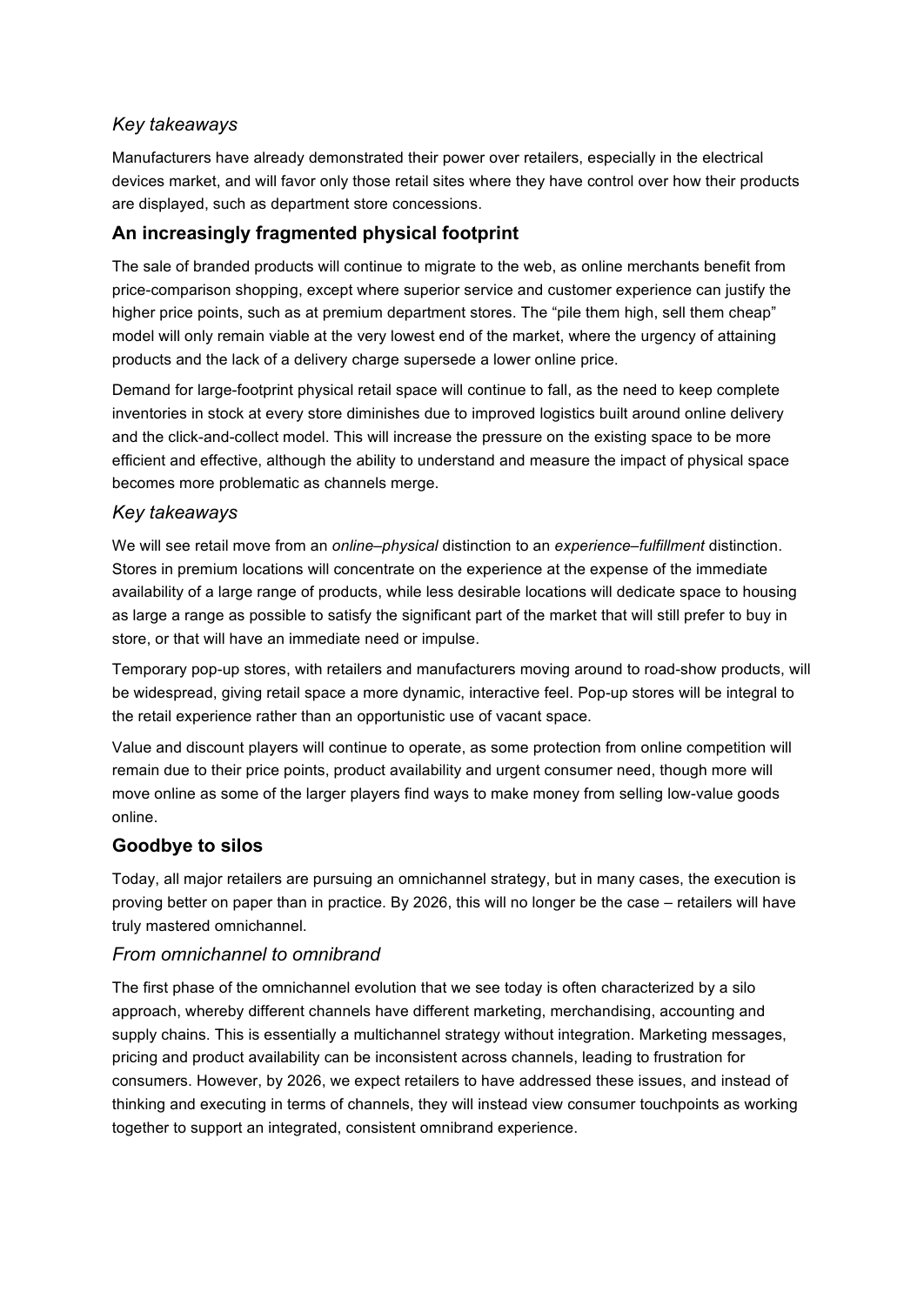#### <span id="page-7-0"></span>*Key takeaways*

The retailers that will thrive will be the ones that allow customers to shop when, how and where they want to. This requires significant investment in technology and logistics and will be a struggle for smaller physical-heritage retailers, many of which will be squeezed out. Start-up retailers will come from a tech-savvy, Internet-first standpoint and will be better equipped to develop an omnibrand strategy.

#### **Fulfillment is a major battleground, ushering in new models**

Fulfillment is becoming a major battleground that will continue to develop over the coming vears as retailers experiment with different models. By 2026, deliveries will be on the same day, with even narrower time slots, as a matter of course. Amazon, ever a trailblazer, is already moving toward this scenario with its one-hour delivery service that is offered as part of its subscription-based Amazon Prime premium service.

#### *The rise of click and collect*

Today, the majority of retailers are utilizing pickup points in convenience stores, post offices and lockers, along with the more established own-store click-and-collect model. In the UK, which has the most mature click-and-collect retail market, the value of goods collected in store is expected to rise by 78 percent by 2020, as shown in Figure 1, with the value of goods being picked up from lockers, convenience stores and other locations increasing threefold.



Source: Verdict

.

#### *Key takeaways*

We expect further partnerships to be made in order to allow Internet-based retailers to build up physical collection points. We also foresee noncompeting physical retailers collaborating to allow the collection of each other's products in each other's stores. This will allow them to maintain a virtual geographic presence despite the need to reduce their own physical store networks.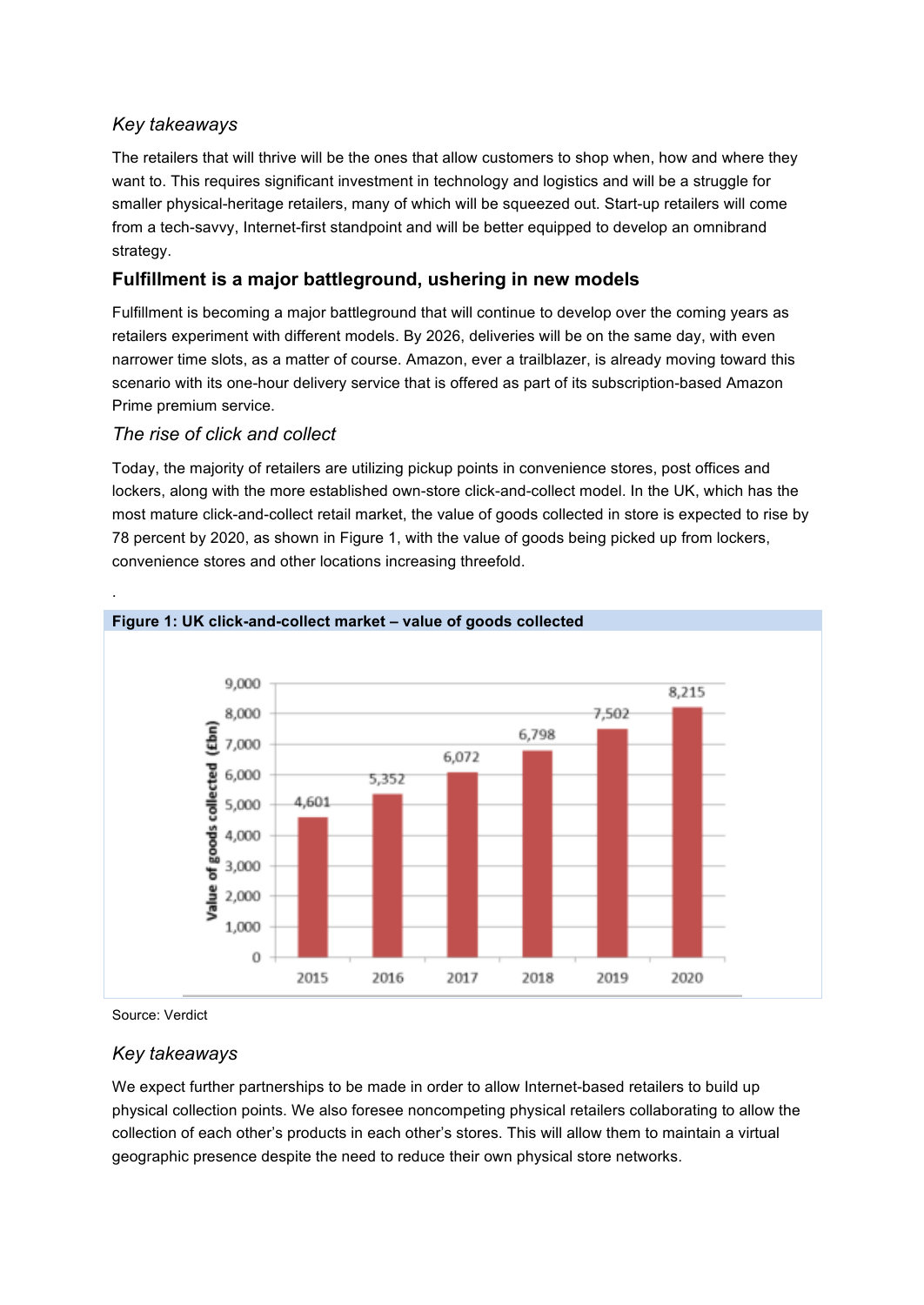<span id="page-8-0"></span>By 2026, the proportion of sales fulfilled in store that were ordered online will be such that the emphasis on how to upsell collecting customers will be of much greater importance than it is now. Store formats, layouts and in-store customer engagement will need to be adapted accordingly.

However, despite the rise in collection, home delivery will still be the dominant method of receiving online orders, and we expect to see increasing efficiencies and improvements in services from couriers over the next 10 years.

#### **The race to find new delivery systems**

Despite the reduced costs of operating online, the cost of fulfillment has made even the largest players struggle to turn a profit. The retail winners of 2026 will be those that can get goods to consumers the fastest and most cost-efficiently. The largest players will invest in their own delivery systems in order to gain differentiation, as Amazon has already done.

However, the use of drones and driverless cars for delivery will not be widespread by 2026, largely due to security and safety issues. Concerns on this front will be a catalyst for investment in other models;; for example, Uber-style delivery will reach the mass market.

By 2026 though, the click-and-collect model will be well established at all the major retail chains in key markets, and the other winning methods of collection will be clear, so that delivery service is unlikely to continue to be a key differentiator at the retail level.

### Toward a mobile-centric retail experience

#### "Mobile is the glue between our digital and physical universe." House of Fraser

#### *"Mobile plays a part in every single customer journey."* **New Look**

Mobile devices are already a key platform for digital content and communications, and the same is becoming true in the retail and commerce domain. This is being driven by the huge growth in smartphone sales volumes, which will reach 2.05 billion by 2020, as shown in Figure 2.

#### *Key takeaways*

The widespread adoption of increasingly powerful smartphones with larger screens is improving the m-commerce experience. Meanwhile, more and more retailers are optimizing their sites for mobile shopping. Together, these developments are turning the smartphone into a platform that can support the whole shopping journey, from product search and discovery, to comparisons, recommendations, and payments.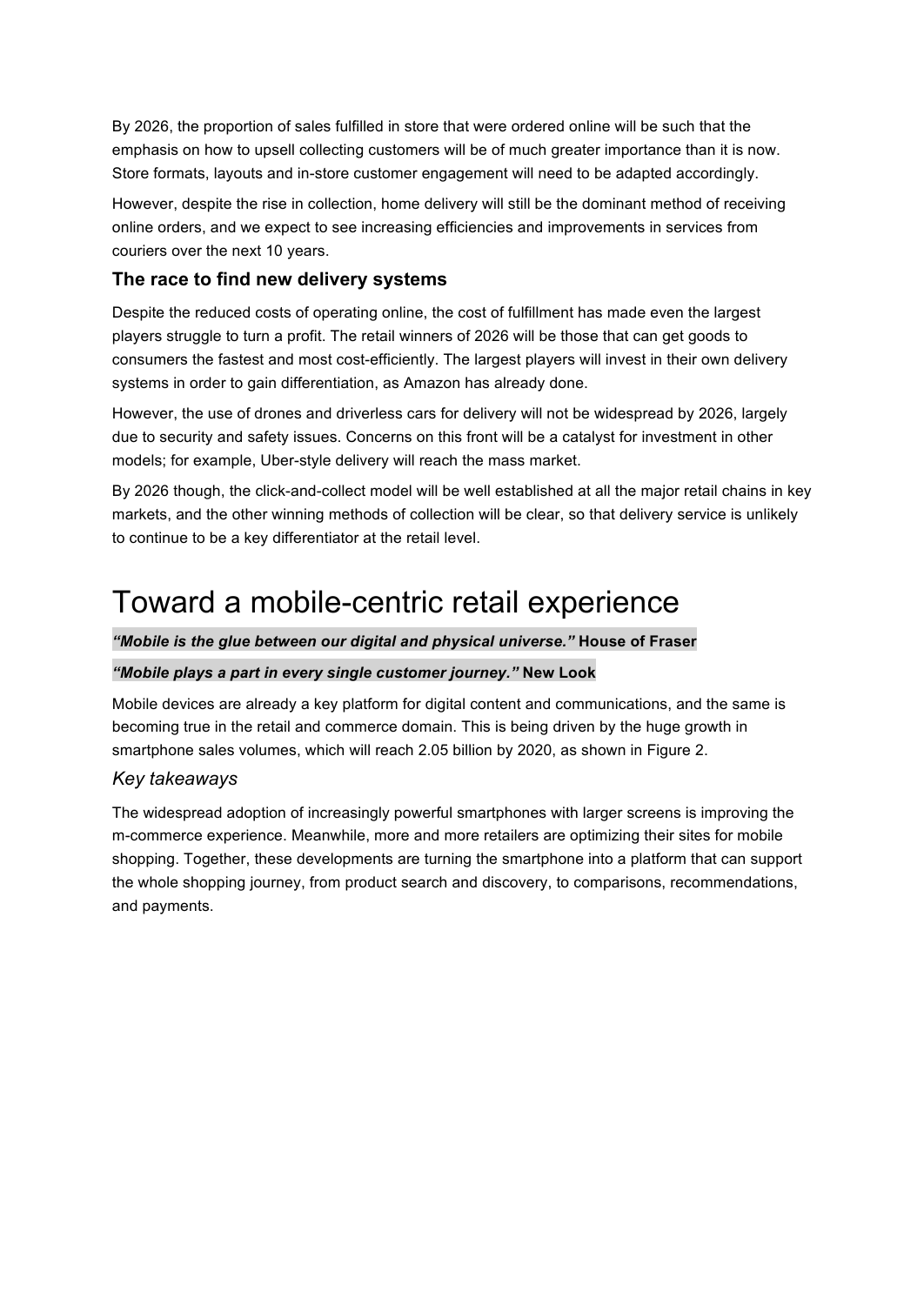

Source: Ovum

At the global level, Android-based smartphones will continue to dominate the market going forward and eclipse Apple iOS devices, as shown in Figure 3. This has far-reaching implications for mobile payments, indicating that Android-based m-payment apps like Android Pay (Google), Samsung Pay, LG G Pay and others will have a huge opportunity in terms of potential scale. We expect to see intense competition not only in terms of Apple versus Android but also among individual Android mpayment providers.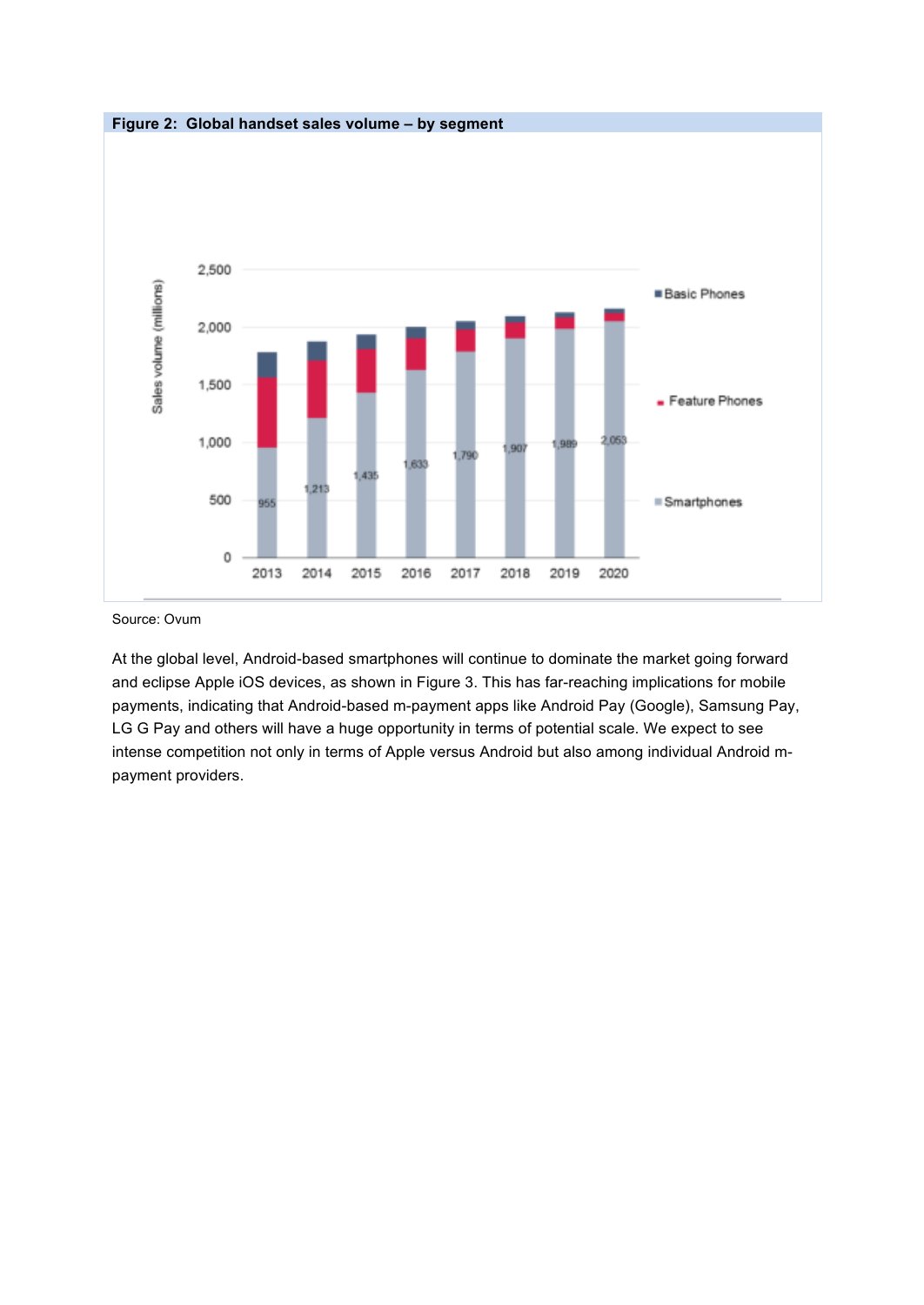<span id="page-10-0"></span>

Source: Ovum

#### **Contextual location becomes a building block for retail**

By 2026, contextual location will be an integral part of the retail experience, driven by mobile technology. The ability to identify a user's location and deliver targeted, timely, contextually relevant information, advertising and marketing messages is a powerful, compelling proposition. Moreover, the real-time aspect of location analytics will offer a more adaptive approach to marketing, enabling retailers to change their marketing and engagement in real time to meet an individual consumer's needs.

There is already a growing focus on hyperlocal commerce – precise targeting within a highly defined location – both outdoors and in building. Today's efforts are still largely in experimental mode, but by 2026, hyperlocal commerce applications will be more widespread, with Bluetooth Low Energy (BLE) beacons being an important enabling technology. BLE beacons are tiny units with built-in sensors that can broadcast signals to BLE-enabled devices within range, triggering corresponding beacon applications on the device. This enables retailer brands to engage with consumers through targeted, contextual, relevant marketing messages and offers. Another potential benefit to retailers from beacon applications is the ability to engage their customers after they have left a physical store. For example, if a customer has stood in an aisle looking at smart TVs for more than 15 minutes but left the store without buying one, it suggests the interest is there even though it has not led to a purchase. The retailer could follow up by sending the customer suggestions and promotions related to the product he or she showed interest in.

#### *Key takeaways*

A positive scenario for hyperlocal commerce is based on the premise that retailers, brands and other stakeholders proceed with great care. For retailers to make a return on investment for hyperlocal commerce, widespread consumer acceptance will be needed. Retailers must therefore tread carefully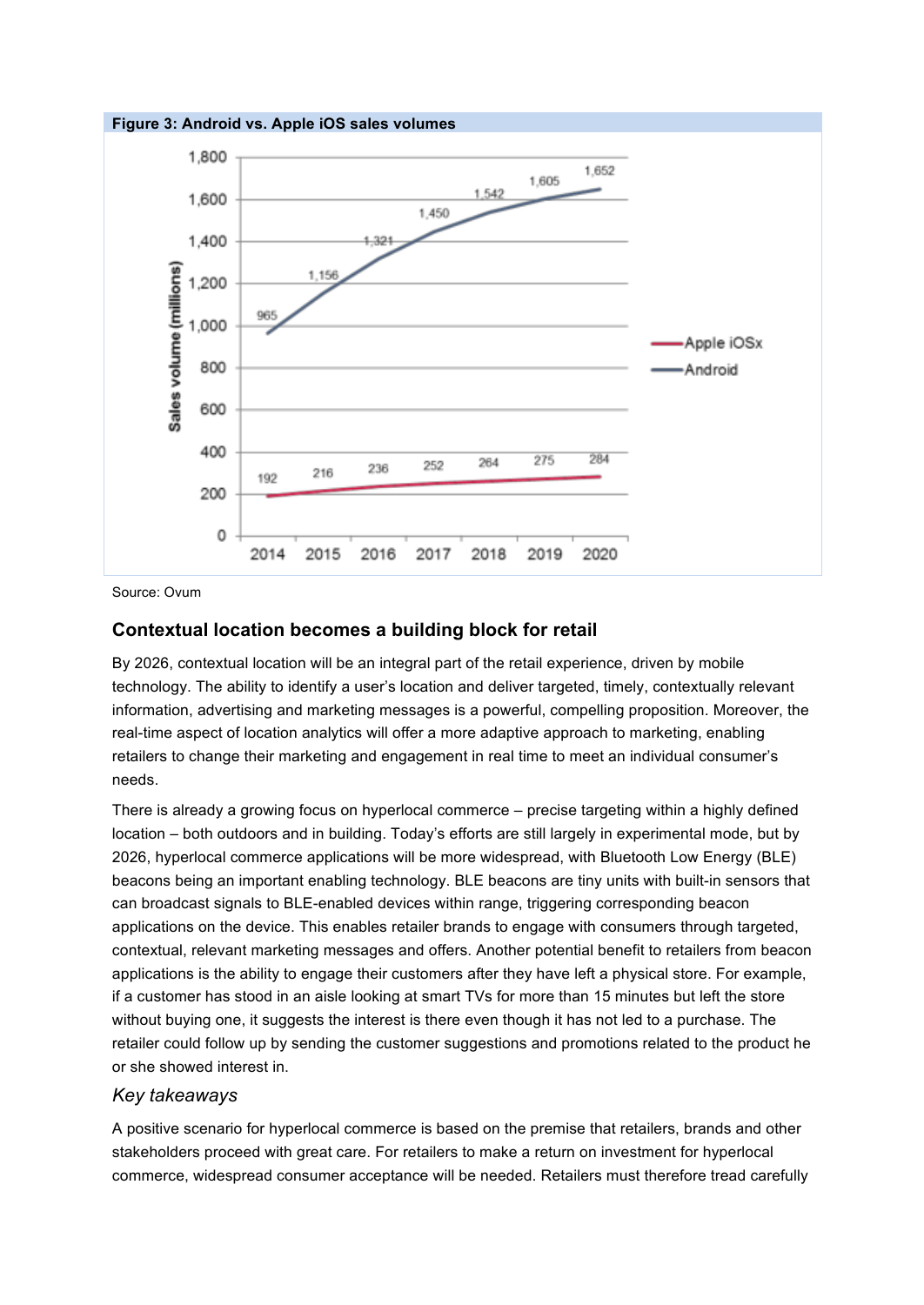<span id="page-11-0"></span>in the initial period until consumers are comfortable with hyperlocal commerce applications, which will be a new experience.

#### **Prepare for a mobile payments boom, driven by m-commerce**

We expect to see very strong growth in mobile payments for online goods and services over the next five years and beyond, from an estimated 452.78 million global users in 2014 to 2.07 billion users in 2019, as shown in Figure 4. Please note that for forecasting purposes, we define m-commerce as remote consumer-to-business (C2B) mobile payments. Consumers are already gravitating to smartphones and now tablets for m-commerce, a trend that will accelerate going forward as the user experience continues to improve. Moreover, the number and value of m-commerce transactions are increasing, rapidly so in mature markets. M-commerce is becoming the largest m-payment segment in terms of transaction value, which we expect to grow from \$50.92 billion in 2014 to \$693.35 billion by 2019.

#### *Mobile proximity payments initially lag – but good prospects beckon*

Mobile proximity payments (i.e., in-store m-payments) ramp up far more slowly and, in the earlier years of the forecast, have only very modest traction in most markets, with an estimated 4.47 million global users in 2014. The low traction for in-store payments today is partly because Near Field Communication (NFC) still has not been universally deployed across retailer Point of Sale (POS) acceptance infrastructure. This in turn affects consumer adoption, which in the earlier years is also hindered by low awareness and/or a perception that such payments do not provide any benefits above and beyond existing payment instruments. But we expect this situation to change as both the aforementioned barriers are addressed: as support for NFC becomes more widespread among merchants while consumers appreciate the speed and convenience that in-store mobile payments can bring. NFC mobile proximity payments are being given a further boost by the widespread adoption of Host Card Emulation (HCE), which provides a more flexible way of implementing NFC that helps stimulate competition.

The result is that by 2019, the global user base for mobile proximity payments will have grown rapidly to 1.09 billion users. We expect that NFC will scale and become the dominant enabling technology for mobile proximity payments, accounting for 939.10 million global users by 2019. The user base for non-NFC mobile proximity payments (e.g., QR codes, SMS, USSD) has been higher than that of NFC, with the former having 40.08 million global users in 2014. However, although this grows to 151.78 million global users by 2019, it is substantially behind NFC mobile proximity payments.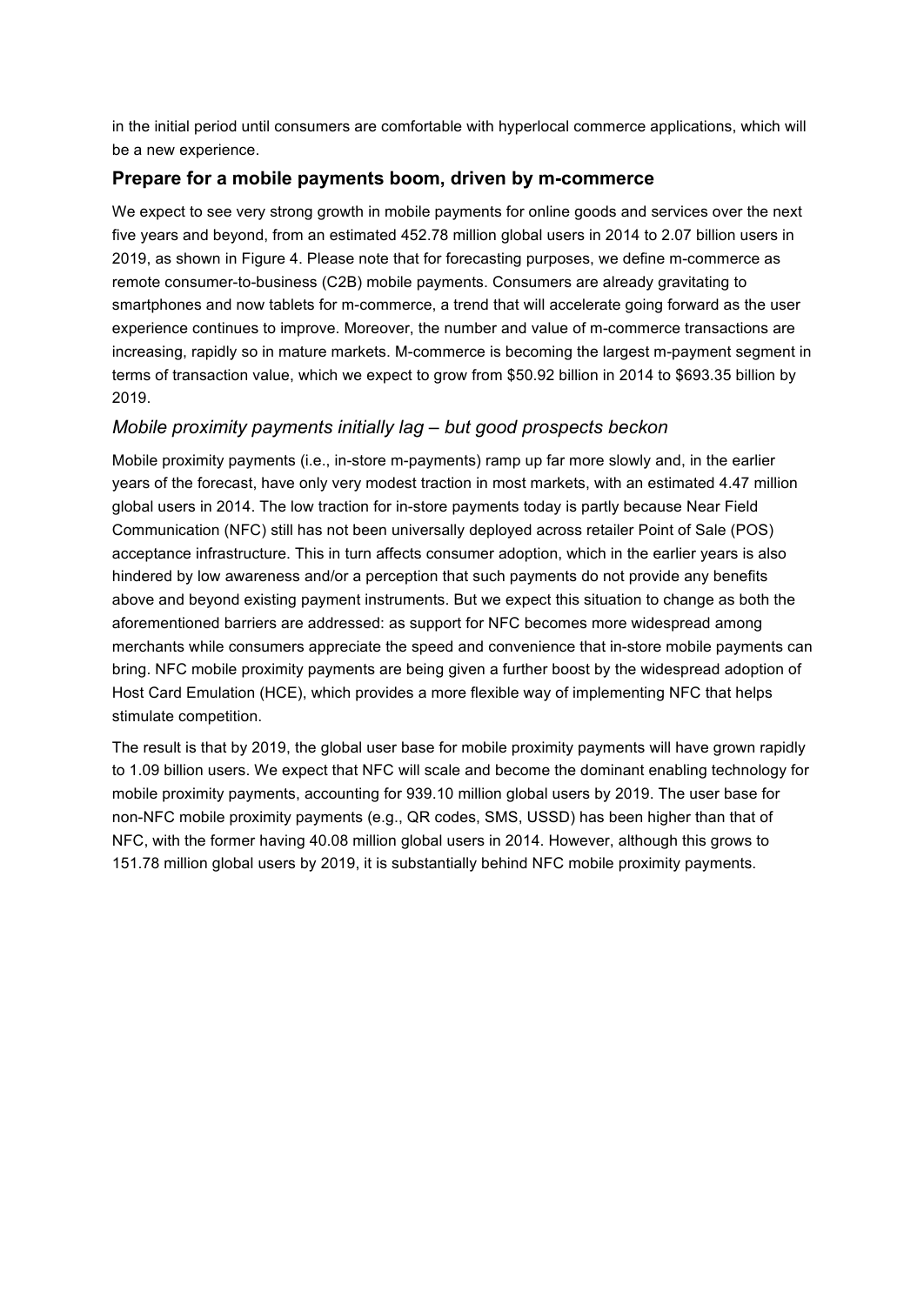<span id="page-12-0"></span>

Source: Ovum

#### *Key takeaways*

Although mobile payments will have become mainstream in most markets by 2026 (i.e., a penetration rate of the total device base of 25-30 percent or more), they will still coexist with other payment instruments. Payments as a whole evolve slowly, with new types supplementing old ones rather than replacing them outright. This will be true of mobile payments, although the pace of technology, service development and adoption will be more rapid than it has been for previous-generation payment instruments. By 2026, m-payments will have reduced the use of physical payment cards but will not have displaced them. Mobile payments will likewise not have totally eradicated cash, although the use of cash will be radically diminished.

#### **Mobile loyalty in the ascendant**

Mobile will soon become the dominant channel for loyalty programs and rewards. Mobile-enabled loyalty programs can provide levels of interactivity and engagement that traditional programs cannot match. Mobile channels, particularly when location-enabled, can provide rewards in real time. They can be further enhanced by social and gamification elements, which can help foster a sense of community around a program. There is also a practical element to mobile loyalty programs and rewards – the convenience of being able to load multiple digital reward cards into a mobile wallet. We predict that by 2026, traditional plastic loyalty cards, even smartcards, will have been absorbed into mobile wallets.

#### **Moving toward mobile-first advertising**

There is no doubt that mobile advertising is already firmly in the digital advertising mix and a significant driver of advertising dollars. By 2026, mobile will be the dominant (but not exclusive) channel for most brands, while in emerging markets, advertising will be a mobile-first experience. Ovum's mobile Internet advertising forecasts project that global revenues will increase from \$22.64 billion in 2014 to \$63.94 billion by 2019, making mobile the fastest-growing Internet advertising category, as shown in Figure 5.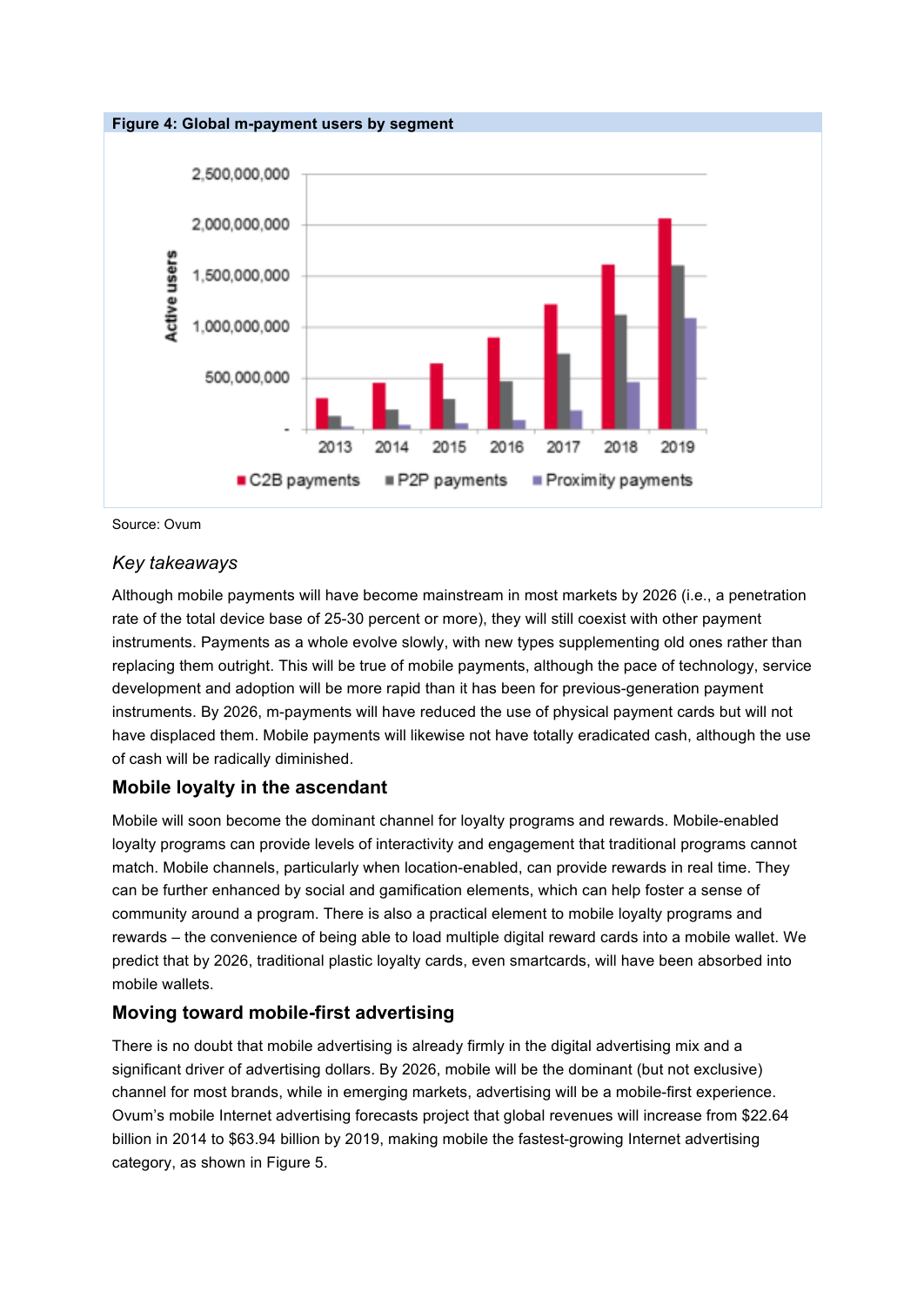<span id="page-13-0"></span>Today, most mobile advertising happens on the mobile web because it's convenient and scalable. But there are other mobile channels that retailers can draw on, including application-based advertising and messaging. Consumers increasingly engage with digital content and services on mobile devices via native applications, and where consumers go, advertisers follow. Application advertising is already widespread and will become increasingly scalable and sophisticated going forward. Messaging platforms will also continue to be a key touchpoint in the future. The popularity of mobile social messaging applications is being fueled by the growing number of OTT services (such as WhatsApp), and this shows no signs of abating.



Source: Ovum

A key trend driving the growth in mobile advertising is substitution from other channels, and we expect this to accelerate. This trend was strongly evidenced in the latest findings from Ovum's ongoing survey of U.S. advertising executives on behalf of the Interactive Advertising Bureau, as shown in Figure 6.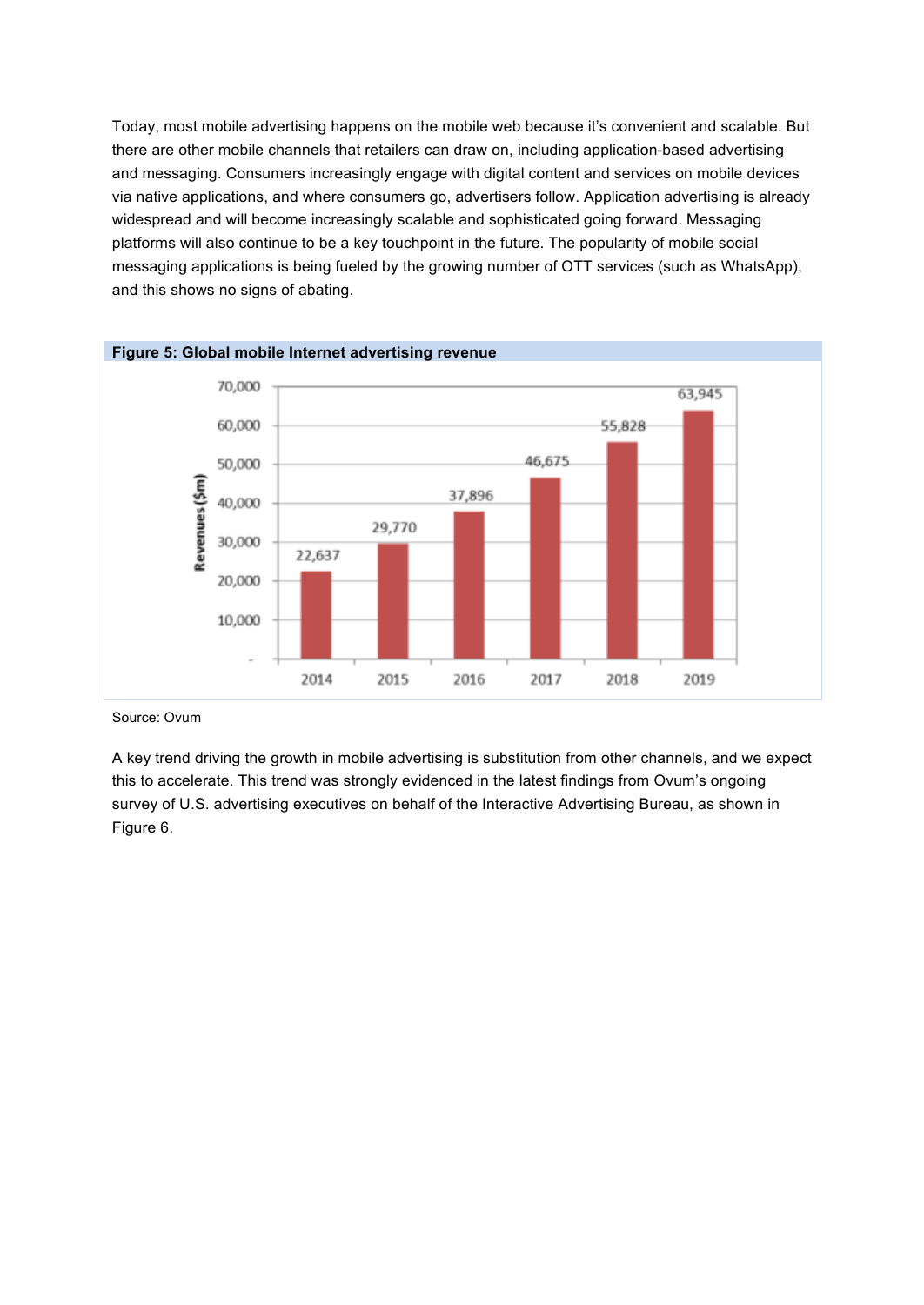<span id="page-14-0"></span>

Source: Ovum

#### *Key takeaways*

We anticipate that by 2026, the current debate pitching advertising via the mobile web against native applications will have been replaced with a more intelligent approach that uses the channel most appropriate to device form factors, target audience and campaign objectives. For example, in the context of wearable devices, native applications are most likely to be a more effective advertising channel.

### Context is king

#### **Moving from a 2-D to 3-D customer perspective**

The range and depth of customer data insight will proliferate over the next 10 years. There will be more digital services, platforms and devices than ever before capable of generating data insights, including social media and messaging apps, location-based services, and online and mobile payments. On the devices front, smartphones, tablets and connected TVs will be joined by wearables, medical appliances, connected cars and multiple embedded touchpoints in smart homes and cities.

#### *Key takeaways*

These multiple sources of data, combined with the ever-improving capacity to reconcile data coming from different devices, will enable an increasingly rich view of the consumer, moving from today's still largely two-dimensional view to one that is fully contextually relevant, as outlined in Figure 7. What will be even more important for retailers to understand will be how these multiple customer insights relate to touchpoints in the consumer shopping journey, such as where they viewed a product (location and device).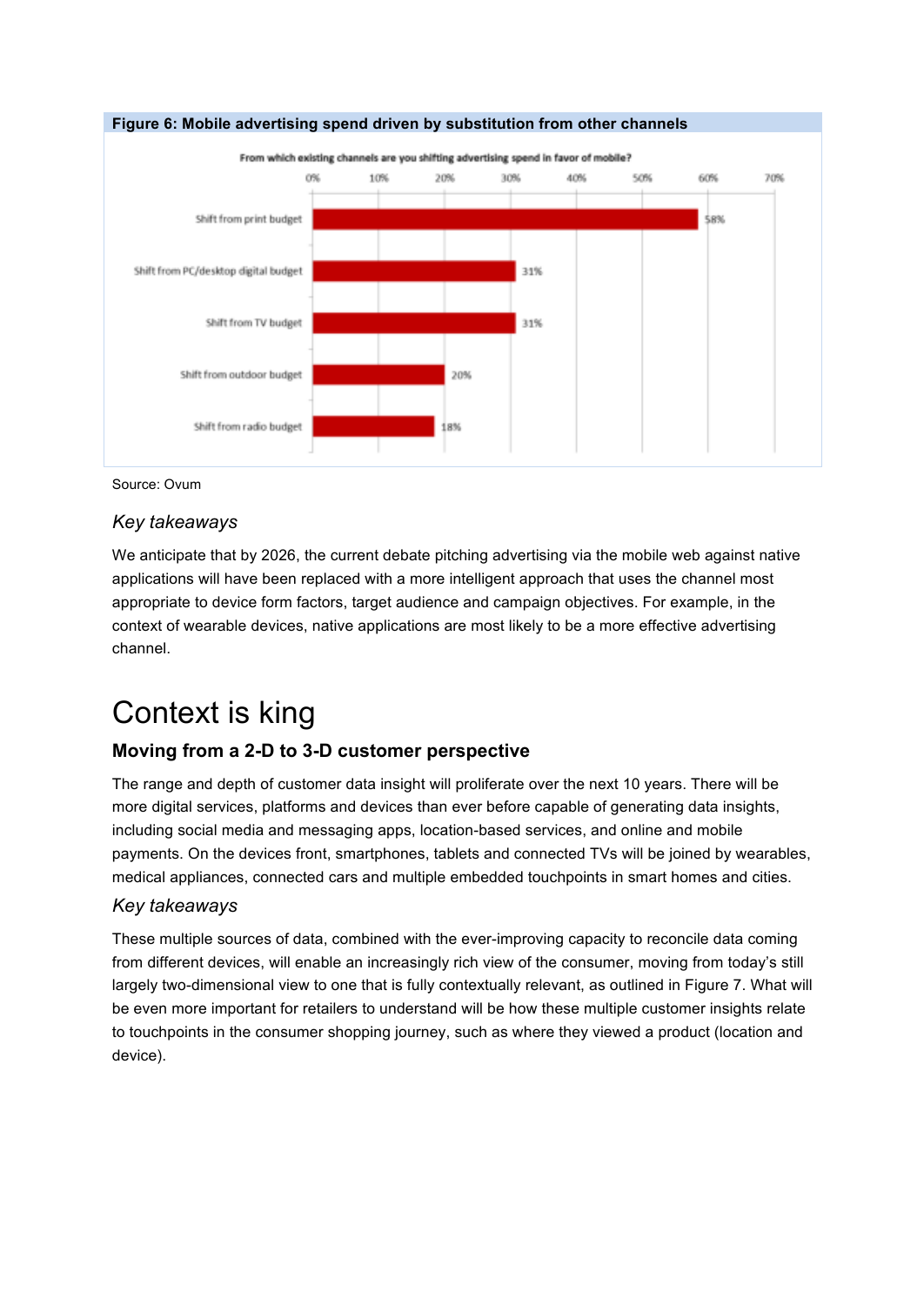<span id="page-15-0"></span>

Source: Ovum

#### **The rise of predictive models and curated shopping**

The ability to leverage multiple data points to provide a contextual view of consumers will drive the evolution of predictive analytics, giving retailers models that will help them determine consumers' likely future actions and needs. This will not be a perfect process by 2026, but it will certainly be instrumental in reducing the risk in R&D for new product development.

There will also be a rise in business models that leverage predictive analytics to take product recommendations to the next level by providing a fully curated shopping experience. For example, a subscription-based health and beauty service could use predictive analytics to create a customized package for a person that anticipates his or her individual needs. Such a service could provide genuine convenience and delight.

Another element of the curated shopping experience will be the emergence of the next generation of digital assistants. Today's digital assistants, in the form of Siri, Cortana and Google, are just the beginning, and going forward, digital assistants will become far more sophisticated, applying the cognitive power of artificial intelligence to e-commerce. This is already happening at a very early stage, as evidenced by the work of IBM's Watson Group and its acquisition of Fluid. These advanced digital platforms will eventually become available on a white-label basis to retailers, making them affordable and easy to implement.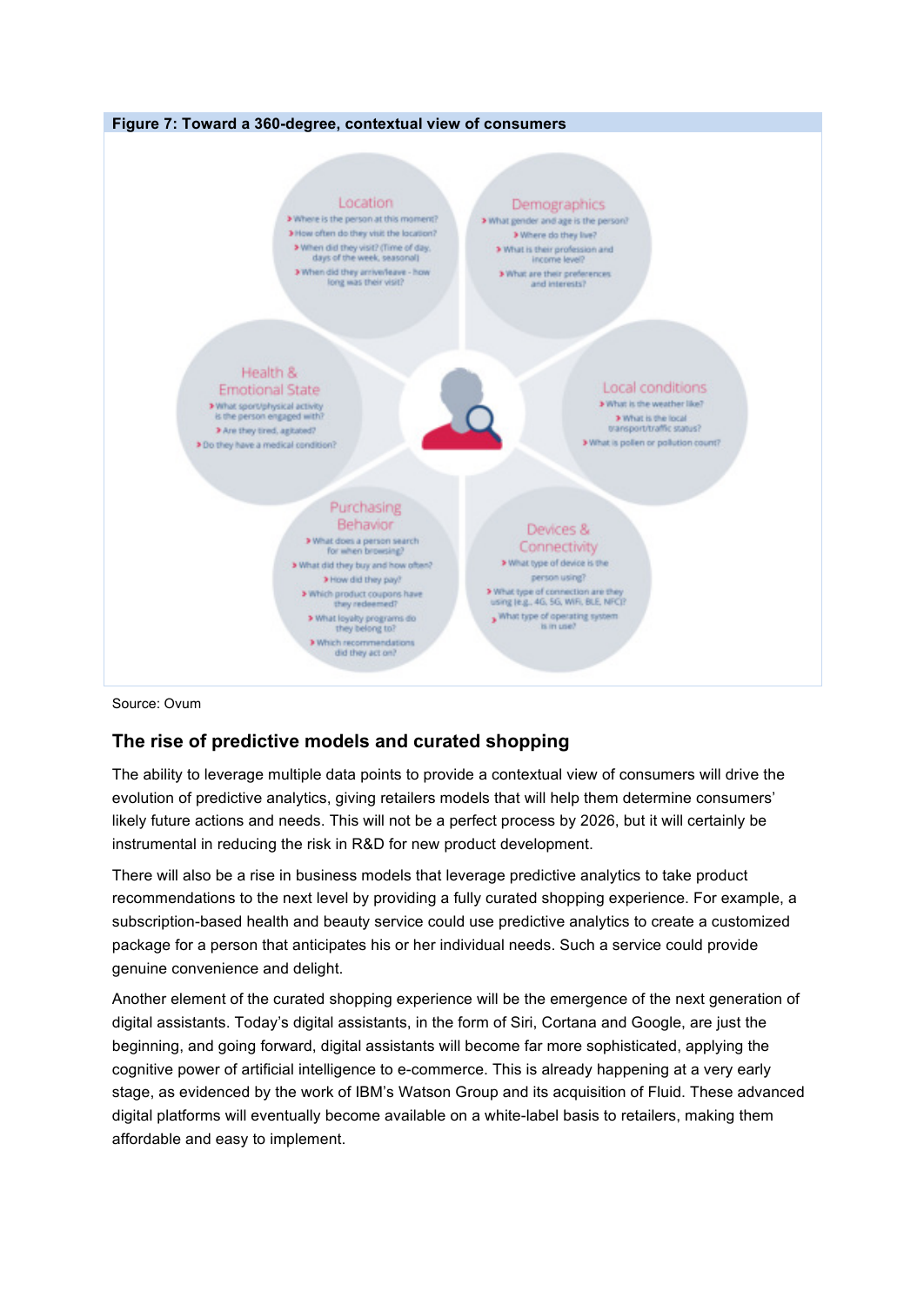#### <span id="page-16-0"></span>*Key takeaways*

We predict that by 2026, curated shopping and digital assistants will be widely used, as consumers receive an ever-increasing number of promotions from an ever-increasing number of stores. Many consumers will be happy to let a trusted assistant do the job of identifying the deals that are most likely to be of interest to them at a given point in time (for instance, by filtering out clothes that are not their size and by focusing on items the user is looking for, such as prom dresses).

However, curated shopping and digital assistants will not appeal to all consumers because of questions of agency - some people will ultimately prefer to retain more control over the purchasing experience. Also, some types of products lend themselves to digital assistants more than others – for example, while few consumers would object to having an automated assistant add discounted replacement batteries to their shopping carts, the same may not be true for consumers of higherinvolvement product categories, such as big-ticket consumer electronics.

#### **Consumers take more control of personal data trade-off terms**

By 2026, consumers will have come to expect a high level of convenience and personalization in their interactions with retailers and brands and will accept that this is enabled by sharing personal data. However, consumers will be far more aware of the value of their personal data and will expect more control and agency over the breadth and depth of what is shared, and the entities with whom the information is being shared. Retailers will need to recognize and respect this and accept that there are gradations to privacy depending on the nature of the data sought and what is being offered in return. For example, health and finance products are associated with highly sensitive information that consumers will only want to share with trusted, expert health or finance providers.

When it comes to privacy control, we predict that users will increasingly want centralized control over data that is spread across many different sites. As a result, by 2026, initiatives such as the GSMA's Mobile Connect in the UK will have become standard. Mobile Connect gives consumers a single digital ID that they can use to securely log on to sites and/or authenticate payments from their mobile phones. More importantly, it allows consumers to control how much personal data they share with third parties.

### Key technologies that will shape retail

#### **Hyperconnectivity will create new dynamics in retail**

By 2026, consumers will be living in a hyperconnected, high-speed world where the Internet of Things (IoT) will be part of the everyday fabric of life. By 2020, there will be 660 million machine-to-machine (M2M) connections, as shown in Figure 8. Over the next 10 years, M2M connections will make retail more efficient and effective. Connected retail display cabinets and smart product tags will be commonplace, enabling retailers to track demand and report on stock levels in real time, which in turn will improve supply chain effectiveness. M2M connections will also enrich consumer engagement in retail, for example, via connected indoor and outdoor digital signage equipped with sensors. Content and advertising feeds streamed to connected displays will be adapted in real time to anticipate and target the needs of consumers based on local conditions, such as the location of the screen, the time of day and even the weather.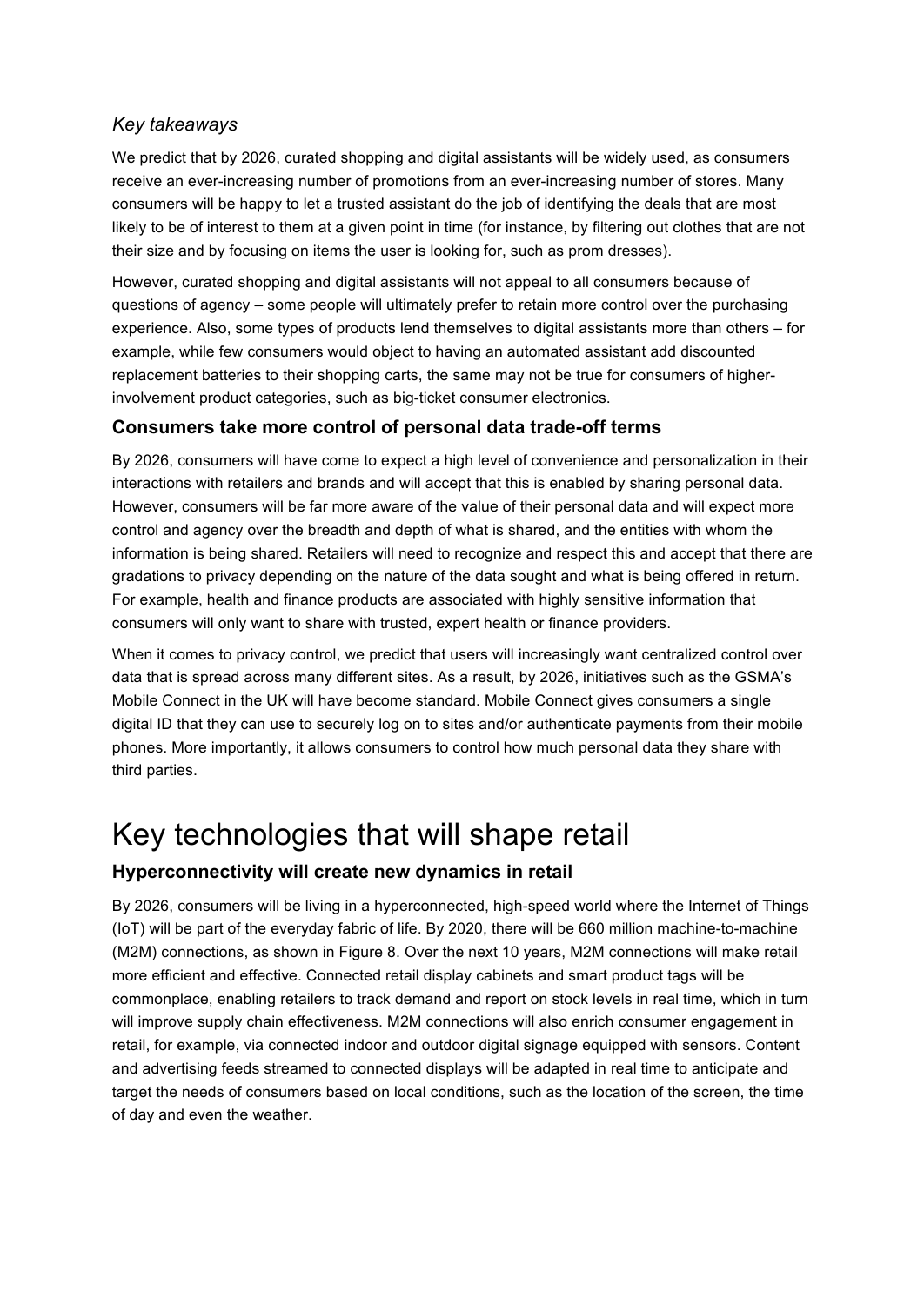

Source: Ovum

M2M will play out in adjacent sectors that will impact retail. For example, connected driverless cars with built-in GPS and video screens supporting streamed content could become an important marketing platform for brands and retailers. Connected appliances in smart homes could also become part of the retail equation, and Amazon is already exploring the opportunities. A key part of Amazon's emerging smart home strategy is its Dash Replenishment Service (DRS), a test-phase product replacement service that will integrate with third-party connected devices to monitor supplies and automatically reorder them when they are getting low. It also features an instant-buy Dash button that can be retrofitted onto existing products or built into new ones, allowing consumers to make their own purchases.

#### *Key takeaways*

At this point we remain skeptical about the potential of many  $I_0$  or  $I_1$  ayment and commerce services. Just because connected things can be turned into a payment platform does not mean they should be - there has to be a genuinely compelling use case. If not, then IoT payment and commerce applications will be a gimmick rather than a solution to a genuine problem or a service that provides a significant improvement in convenience and utility. For some consumers, IoT payment and commerce applications might infringe on their sense of control over their environment and could cause frustration if such a replenishment service locks them into a prescribed list of suppliers.

#### **Wearables will become a platform for m-commerce, albeit with limitations**

There is a lot of excitement about wearable technology, and although the ecosystem is still emerging, the number of wearable devices coming to market is increasing. Ovum expects the installed base for wearable devices to reach 650 million by 2020, as shown in Figure 9.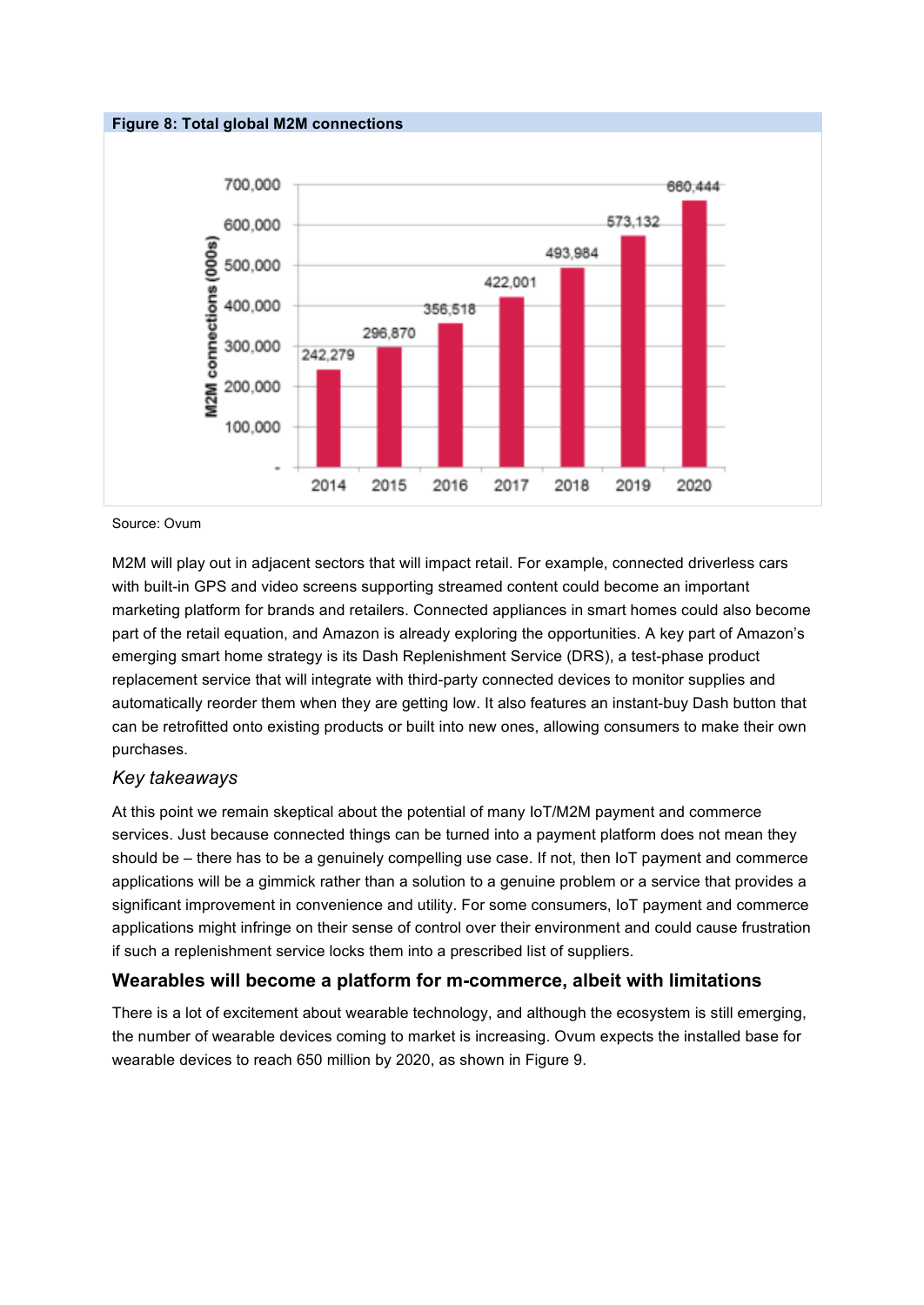<span id="page-18-0"></span>

Source: Ovum

We do not foresee wearables becoming a mass-market m-commerce platform in the manner of smartphones. This is because of the inherent constraints in the form factors and capabilities of wearables, the obvious ones being tiny screens and the fact that most wearables are companion devices; although as the technology matures, wearables will become smarter. In the mobile payments space, we can see a viable role for smart watches in tap-and-go mobile proximity payments.

#### *Key takeaways*

For mobile advertising, the key benefit of wearables will be as a source of very granular data insights and also new types of behavioral and usage data. Wearables of the future will have the ability to capture a wide array of data related to a user's contextual activity, health and emotional state. This information can be used to enhance and tailor both products and marketing messages to a very high degree, providing it is within acceptable privacy boundaries. Indeed, marketers are already mindful of this potential, as revealed by findings in the Ovum mobile marketer survey shown in Figure 10.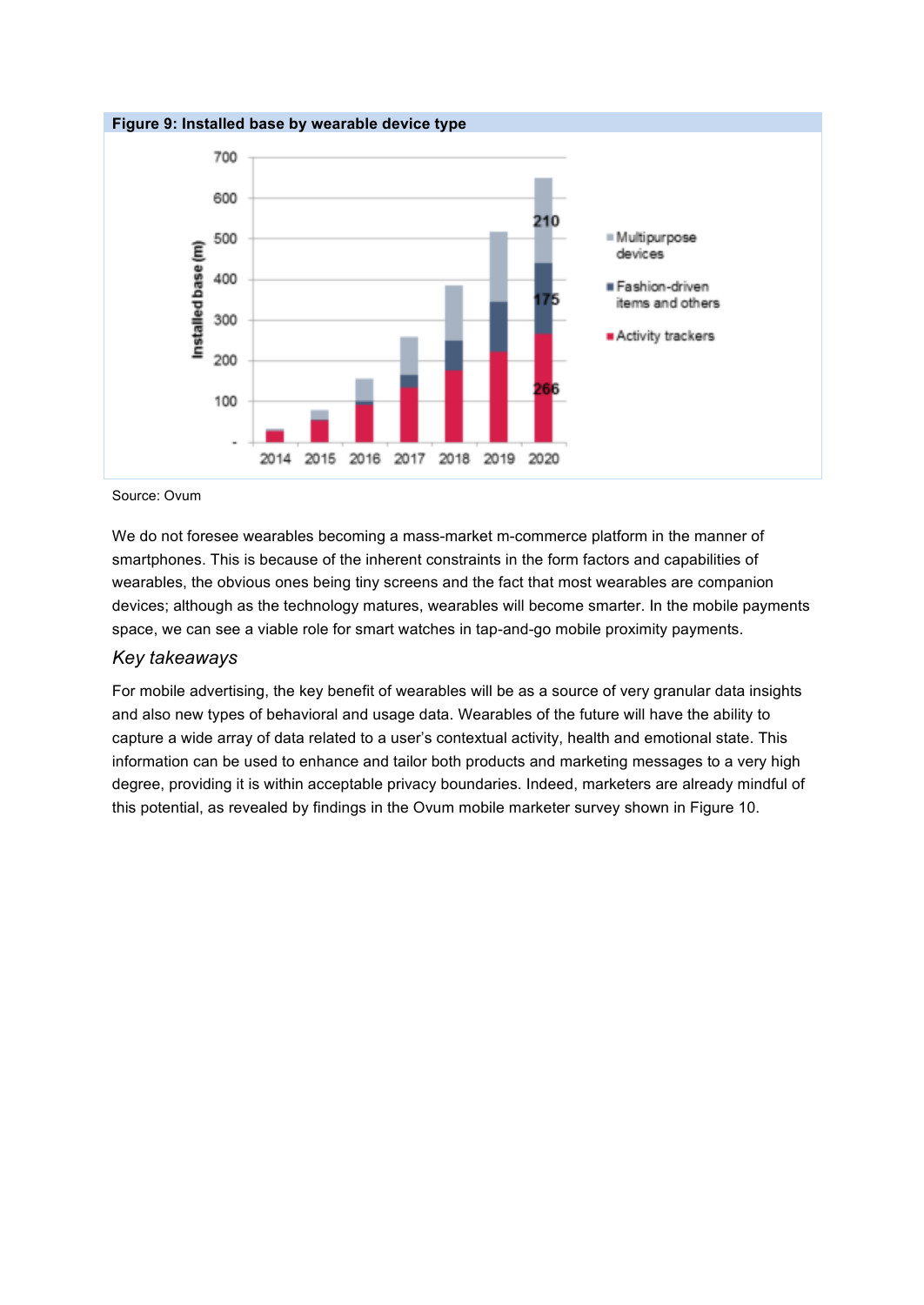<span id="page-19-0"></span>

#### Source: Ovum

#### **Augmented reality (AR) will be a strong driver for online and physical retail**

We think that going forward, augmented reality (AR) rather than virtual reality (VR) will have the greatest impact on the retail experience. Our definition of AR describes normal views of reality that have been enhanced by digitally generated information or graphics superimposed on that view. This is in contrast to VR, which describes fully immersive digital environments of the kind being developed by Facebook-owned Oculus Rift.

AR has the ability to blur the boundaries between the physical and digital worlds and with it the boundaries between online and in-store shopping. AR will give online customers an in-store experience, addressing the fit-and-feel issue that can deter consumers from making online purchases, particularly in apparel. For example, AR will allow consumers to virtually try on clothes and jewelry. This could significantly help lower returns on products that do not fit one's body or personal space, such as clothes and home furnishings. According to a survey by the U.S. National Retail Federation, returned merchandise cost U.S. retailers \$284 billion in potential sales. AR apps will also allow consumers to view products in their homes, which can then be purchased on the spot from their mobile devices.

AR will also be widely used to enhance the in-store experience, particularly for concept and showroom stores that we are starting to see today with certain high-end brands, such as Burberry.

#### Forget the hype – 3-D printing will have a limited impact in the retail space

3-D printing will grow but only if it can provide genuine benefits, quality outputs and speed at a reasonable cost. However, even if 3-D printing does manage to deliver on all these parameters, it will still have a limited role in mainstream retailing. The scenarios in which we can expect 3-D printing to have an impact relate to highly personalized products, such as gifts. It could also be used for spare parts in more complex products, such as cars and motorbikes. For more simple items, such as DIY goods like screws and hammers, the cost is already so low that the benefit of production via 3-D printing would be minimal. We can see a stronger role for community-run 3-D fabrication shops, which ties in with the trend for collaborative consumption discussed earlier.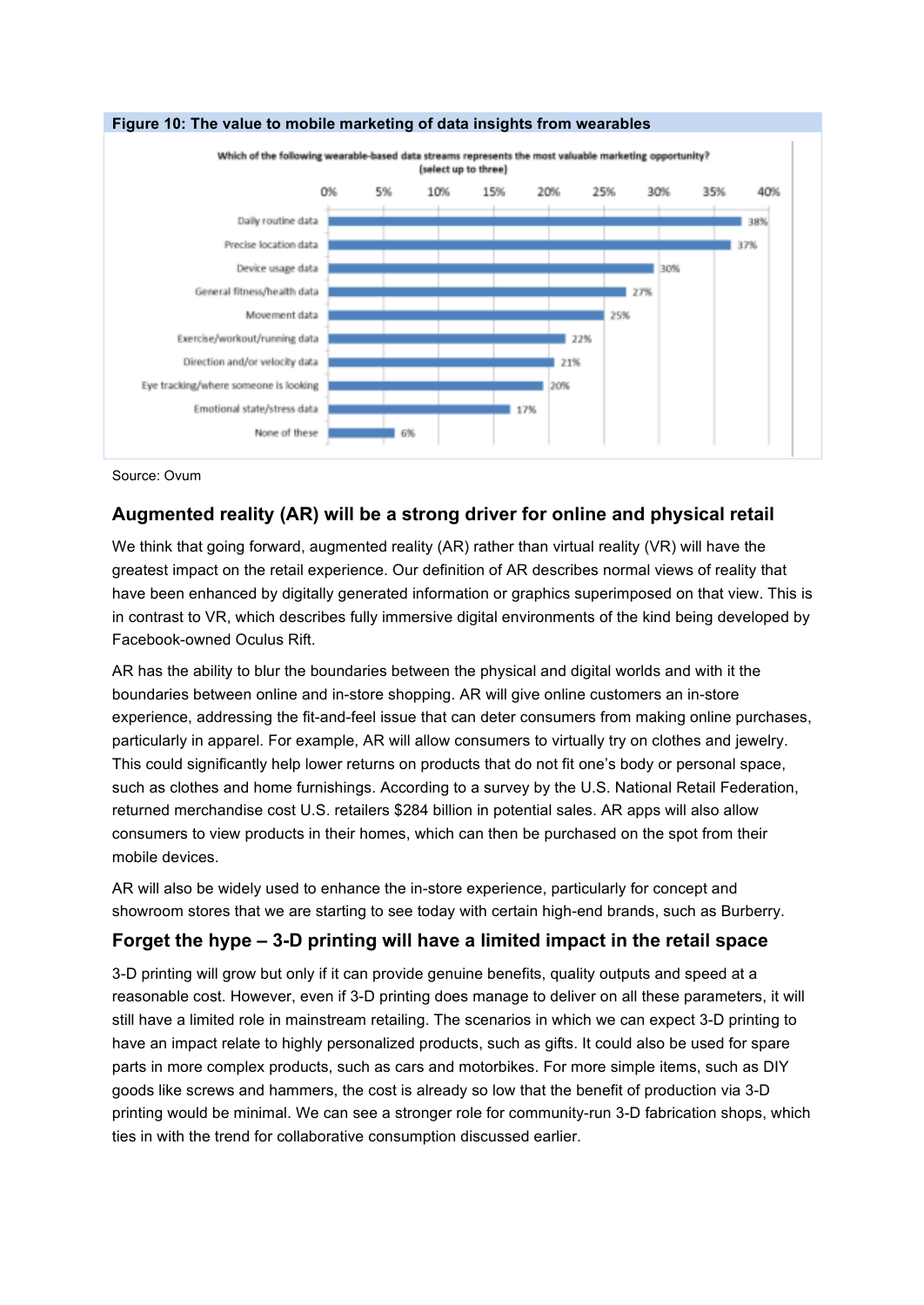## <span id="page-20-0"></span>Preparing for the road to 2026

#### **Recommendations: actions to help retailers stay ahead of the game**

#### *"The winning retailers will spend more time looking at the windshield and less time looking at the rearview mirror."* **Dunkin' Brands**

#### *Cultivate agility and constant learning*

Retailers will have to be able to recognize rapidly changing trends and have the ability to change with them. This includes adopting promising new technologies and embracing partnership opportunities and organizational agility.

Many retailers today approach learning as an exercise in analyzing the past and making small, incremental changes. This may no longer be enough to place retailers in a winning position going forward. Instead, they should adopt a forward-looking stance of constant learning and selective testing of fresh, innovative concepts for engaging and interacting with customers and partners.

#### *Rethink segmentation*

Traditional approaches to customer segmentation already sit uneasily with digital consumers and, by 2026, will no longer be appropriate. Consumers exhibit hybrid purchasing behavior today, and this will continue;; for example, more affluent consumers combine premium and value brands in their shopping mixes, while lower-income consumers save up for select premium products as status symbols. Consumers will increasingly move between segments, and this fluidity means that the boundaries between segments will blur. Consumers are also drawn to the heightened relevance and utility that more personalized services can afford (when executed well), and expectations here will intensify. Old segmentation models based on socio-demographic parameters and past search and purchase patterns alone will prove ineffective. Instead, retailers need to take a far more sophisticated, creative approach to segmentation that is based on context rather than old-school, prescriptive, one-size-fitsall models.

#### *Be mindful of the limits to personalization*

It will be very clear by 2026 that while hugely beneficial, personalization has its limits. There are serious cost implications in the production and supply of highly personalized products and services. For many products this will not be viable and will instead translate into mass customization. Mass customization is becoming a familiar term that describes the ability to offer more tailored, personalized products and services, but in a way that such products and services can still be produced and delivered with cost-efficiency and at scale (i.e., mass production). This is clearly a lot easier in principle than in practice, but it has been implemented in several industries, notably in the apparel and automotive sectors. At the same time, not all consumers will want a highly personalized offer due to questions of agency and concerns over data privacy.

#### *Understanding the customer journey will become critical to channel investment*

As channels become fully integrated, understanding individual channel profitability becomes problematic, as the value of a channel is not the transactions that go through it but the impact it has on delivering sales, regardless of the channel the transaction is made in. Understanding the customer shopping journey becomes critical in understanding the role each channel has and the level of investment that needs to be made in it. The value of stores is no longer simply the worth of the goods sold in them but the impact they have in encouraging sales online, showcasing the brand and